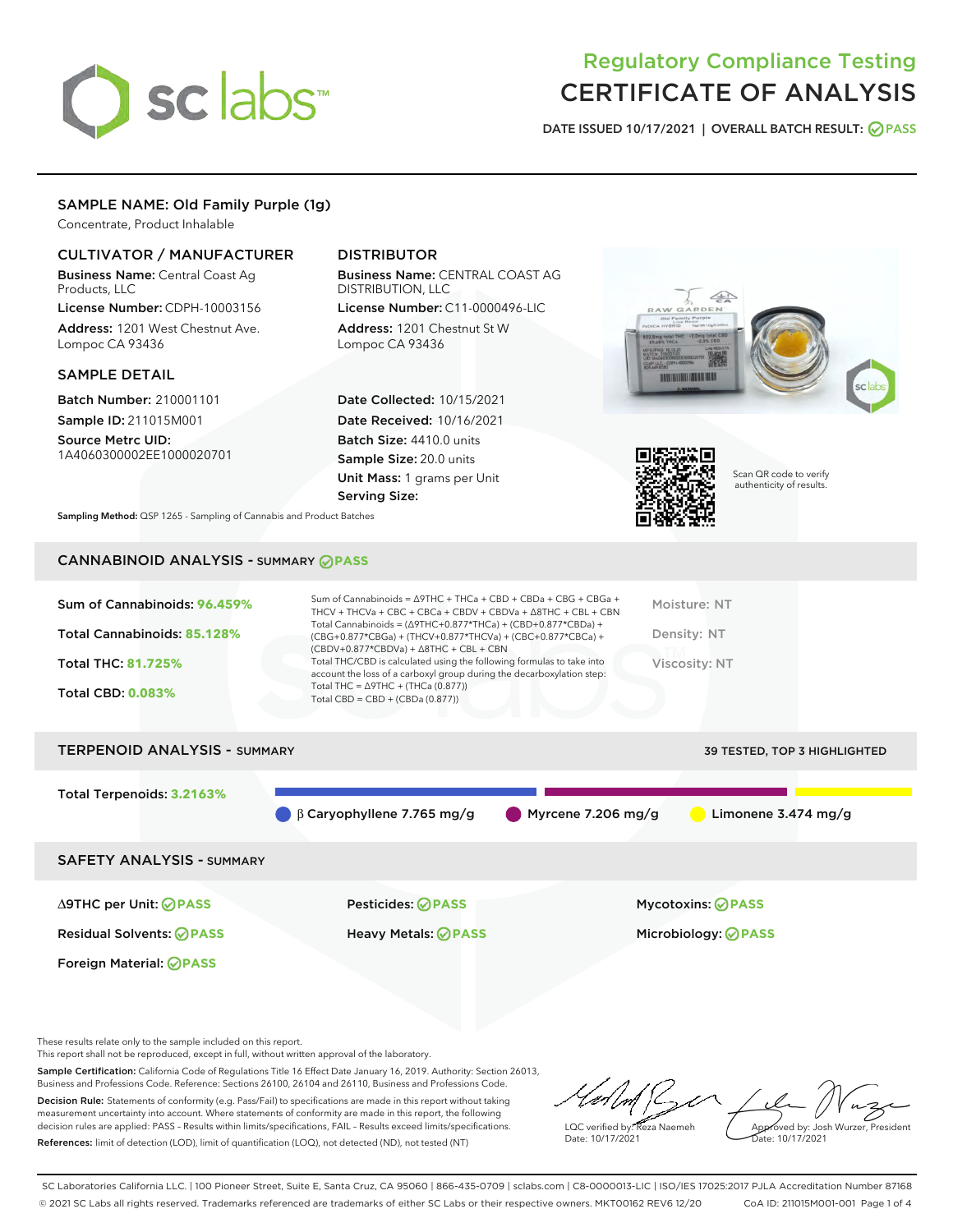



OLD FAMILY PURPLE (1G) | DATE ISSUED 10/17/2021 | OVERALL BATCH RESULT: @ PASS

#### CANNABINOID TEST RESULTS - 10/17/2021 2 PASS

Tested by high-performance liquid chromatography with diode-array detection (HPLC-DAD). **Method:** QSP 1157 - Analysis of Cannabinoids by HPLC-DAD

#### TOTAL CANNABINOIDS: **85.128%**

Total Cannabinoids (Total THC) + (Total CBD) + (Total CBG) + (Total THCV) + (Total CBC) + (Total CBDV) + ∆8THC + CBL + CBN

TOTAL THC: **81.725%** Total THC (∆9THC+0.877\*THCa)

TOTAL CBD: **0.083%**

Total CBD (CBD+0.877\*CBDa)

TOTAL CBG: 1.78% Total CBG (CBG+0.877\*CBGa)

TOTAL THCV: 0.997% Total THCV (THCV+0.877\*THCVa)

TOTAL CBC: 0.543% Total CBC (CBC+0.877\*CBCa)

TOTAL CBDV: ND Total CBDV (CBDV+0.877\*CBDVa)

| <b>COMPOUND</b>            | LOD/LOQ<br>(mg/g) | <b>MEASUREMENT</b><br><b>UNCERTAINTY</b><br>mg/g | <b>RESULT</b><br>(mg/g) | <b>RESULT</b><br>(%) |
|----------------------------|-------------------|--------------------------------------------------|-------------------------|----------------------|
| <b>THCa</b>                | 0.05/0.14         | ±22.768                                          | 885.92                  | 88.592               |
| <b>A9THC</b>               | 0.06 / 0.26       | ±1.386                                           | 40.30                   | 4.030                |
| <b>CBGa</b>                | 0.1/0.2           | $\pm 0.93$                                       | 17.8                    | 1.78                 |
| <b>THCVa</b>               | 0.07/0.20         | ±0.542                                           | 11.37                   | 1.137                |
| <b>CBCa</b>                | 0.07/0.28         | ±0.264                                           | 5.39                    | 0.539                |
| <b>CBG</b>                 | 0.06/0.19         | ±0.085                                           | 2.16                    | 0.216                |
| <b>CBDa</b>                | 0.02/0.19         | ±0.028                                           | 0.95                    | 0.095                |
| <b>CBC</b>                 | 0.2 / 0.5         | ±0.02                                            | 0.7                     | 0.07                 |
| $\triangle$ 8THC           | 0.1/0.4           | N/A                                              | <b>ND</b>               | <b>ND</b>            |
| <b>THCV</b>                | 0.1/0.2           | N/A                                              | <b>ND</b>               | <b>ND</b>            |
| <b>CBD</b>                 | 0.07/0.29         | N/A                                              | <b>ND</b>               | <b>ND</b>            |
| <b>CBDV</b>                | 0.04 / 0.15       | N/A                                              | <b>ND</b>               | <b>ND</b>            |
| <b>CBDVa</b>               | 0.03/0.53         | N/A                                              | <b>ND</b>               | <b>ND</b>            |
| <b>CBL</b>                 | 0.06 / 0.24       | N/A                                              | <b>ND</b>               | <b>ND</b>            |
| <b>CBN</b>                 | 0.1/0.3           | N/A                                              | <b>ND</b>               | <b>ND</b>            |
| <b>SUM OF CANNABINOIDS</b> |                   |                                                  | 964.59 mg/g             | 96.459%              |

#### **UNIT MASS: 1 grams per Unit**

| ∆9THC per Unit                        | 1120 per-package limit     | 40.30 mg/unit<br><b>PASS</b> |
|---------------------------------------|----------------------------|------------------------------|
| <b>Total THC per Unit</b>             |                            | 817.25 mg/unit               |
| <b>CBD per Unit</b>                   |                            | <b>ND</b>                    |
| <b>Total CBD per Unit</b>             |                            | $0.83$ mg/unit               |
| Sum of Cannabinoids<br>per Unit       |                            | 964.59 mg/unit               |
| <b>Total Cannabinoids</b><br>per Unit |                            | 851.28 mg/unit               |
| <b>MOISTURE TEST RESULT</b>           | <b>DENSITY TEST RESULT</b> | <b>VISCOSITY TEST RESULT</b> |

Not Tested

Not Tested

Not Tested

#### TERPENOID TEST RESULTS - 10/17/2021

Terpene analysis utilizing gas chromatography-flame ionization detection (GC-FID). **Method:** QSP 1192 - Analysis of Terpenoids by GC-FID

| <b>COMPOUND</b>         | LOD/LOQ<br>(mg/g) | <b>MEASUREMENT</b><br><b>UNCERTAINTY</b><br>mg/g | <b>RESULT</b><br>(mg/g)                         | <b>RESULT</b><br>(%) |
|-------------------------|-------------------|--------------------------------------------------|-------------------------------------------------|----------------------|
| $\beta$ Caryophyllene   | 0.004 / 0.012     | ±0.2764                                          | 7.765                                           | 0.7765               |
| <b>Myrcene</b>          | 0.008 / 0.025     | ±0.0930                                          | 7.206                                           | 0.7206               |
| Limonene                | 0.005 / 0.016     | ±0.0497                                          | 3.474                                           | 0.3474               |
| $\alpha$ Humulene       | 0.009 / 0.029     | ±0.0747                                          | 2.327                                           | 0.2327               |
| Linalool                | 0.009 / 0.032     | ±0.0724                                          | 1.904                                           | 0.1904               |
| Terpinolene             | 0.008 / 0.026     | ±0.0338                                          | 1.649                                           | 0.1649               |
| Ocimene                 | 0.011 / 0.038     | ±0.0418                                          | 1.302                                           | 0.1302               |
| $\alpha$ Bisabolol      | 0.008 / 0.026     | ±0.0687                                          | 1.286                                           | 0.1286               |
| $\alpha$ Pinene         | 0.005 / 0.017     | ±0.0068                                          | 0.796                                           | 0.0796               |
| Terpineol               | 0.016 / 0.055     | ±0.0454                                          | 0.740                                           | 0.0740               |
| trans-β-Farnesene       | 0.008 / 0.025     | ±0.0248                                          | 0.700                                           | 0.0700               |
| Fenchol                 | 0.010 / 0.034     | ±0.0228                                          | 0.588                                           | 0.0588               |
| $\beta$ Pinene          | 0.004 / 0.014     | ±0.0067                                          | 0.585                                           | 0.0585               |
| Caryophyllene<br>Oxide  | 0.010 / 0.033     | ±0.0170                                          | 0.370                                           | 0.0370               |
| Nerolidol               | 0.009 / 0.028     | ±0.0168                                          | 0.267                                           | 0.0267               |
| Valencene               | 0.009 / 0.030     | ±0.0153                                          | 0.222                                           | 0.0222               |
| Citronellol             | 0.003 / 0.010     | ±0.0096                                          | 0.197                                           | 0.0197               |
| <b>Borneol</b>          | 0.005 / 0.016     | ±0.0082                                          | 0.195                                           | 0.0195               |
| Guaiol                  | 0.009 / 0.030     | ±0.0063                                          | 0.133                                           | 0.0133               |
| Fenchone                | 0.009 / 0.028     | ±0.0020                                          | 0.069                                           | 0.0069               |
| Camphene                | 0.005 / 0.015     | ±0.0006                                          | 0.052                                           | 0.0052               |
| $\alpha$ Terpinene      | 0.005 / 0.017     | ±0.0007                                          | 0.050                                           | 0.0050               |
| $\gamma$ Terpinene      | 0.006 / 0.018     | ±0.0009                                          | 0.050                                           | 0.0050               |
| $\alpha$ Phellandrene   | 0.006 / 0.020     | ±0.0007                                          | 0.049                                           | 0.0049               |
| Sabinene Hydrate        | 0.006 / 0.022     | ±0.0017                                          | 0.044                                           | 0.0044               |
| Sabinene                | 0.004 / 0.014     | ±0.0004                                          | 0.035                                           | 0.0035               |
| Geraniol                | 0.002 / 0.007     | ±0.0015                                          | 0.035                                           | 0.0035               |
| 3 Carene                | 0.005 / 0.018     | ±0.0005                                          | 0.032                                           | 0.0032               |
| Eucalyptol              | 0.006 / 0.018     | ±0.0005                                          | 0.021                                           | 0.0021               |
| Nerol                   | 0.003 / 0.011     | ±0.0009                                          | 0.020                                           | 0.0020               |
| p-Cymene                | 0.005 / 0.016     | N/A                                              | <loq< th=""><th><loq< th=""></loq<></th></loq<> | <loq< th=""></loq<>  |
| (-)-Isopulegol          | 0.005 / 0.016     | N/A                                              | ND                                              | ND                   |
| Camphor                 | 0.006 / 0.019     | N/A                                              | ND                                              | <b>ND</b>            |
| Isoborneol              | 0.004 / 0.012     | N/A                                              | ND                                              | <b>ND</b>            |
| Menthol                 | 0.008 / 0.025     | N/A                                              | ND                                              | <b>ND</b>            |
| R-(+)-Pulegone          | 0.003 / 0.011     | N/A                                              | <b>ND</b>                                       | ND                   |
| <b>Geranyl Acetate</b>  | 0.004 / 0.014     | N/A                                              | ND                                              | <b>ND</b>            |
| $\alpha$ Cedrene        | 0.005 / 0.016     | N/A                                              | ND                                              | ND                   |
| Cedrol                  | 0.008 / 0.027     | N/A                                              | ND                                              | ND                   |
| <b>TOTAL TERPENOIDS</b> |                   |                                                  | 32.163 mg/g                                     | 3.2163%              |

SC Laboratories California LLC. | 100 Pioneer Street, Suite E, Santa Cruz, CA 95060 | 866-435-0709 | sclabs.com | C8-0000013-LIC | ISO/IES 17025:2017 PJLA Accreditation Number 87168 © 2021 SC Labs all rights reserved. Trademarks referenced are trademarks of either SC Labs or their respective owners. MKT00162 REV6 12/20 CoA ID: 211015M001-001 Page 2 of 4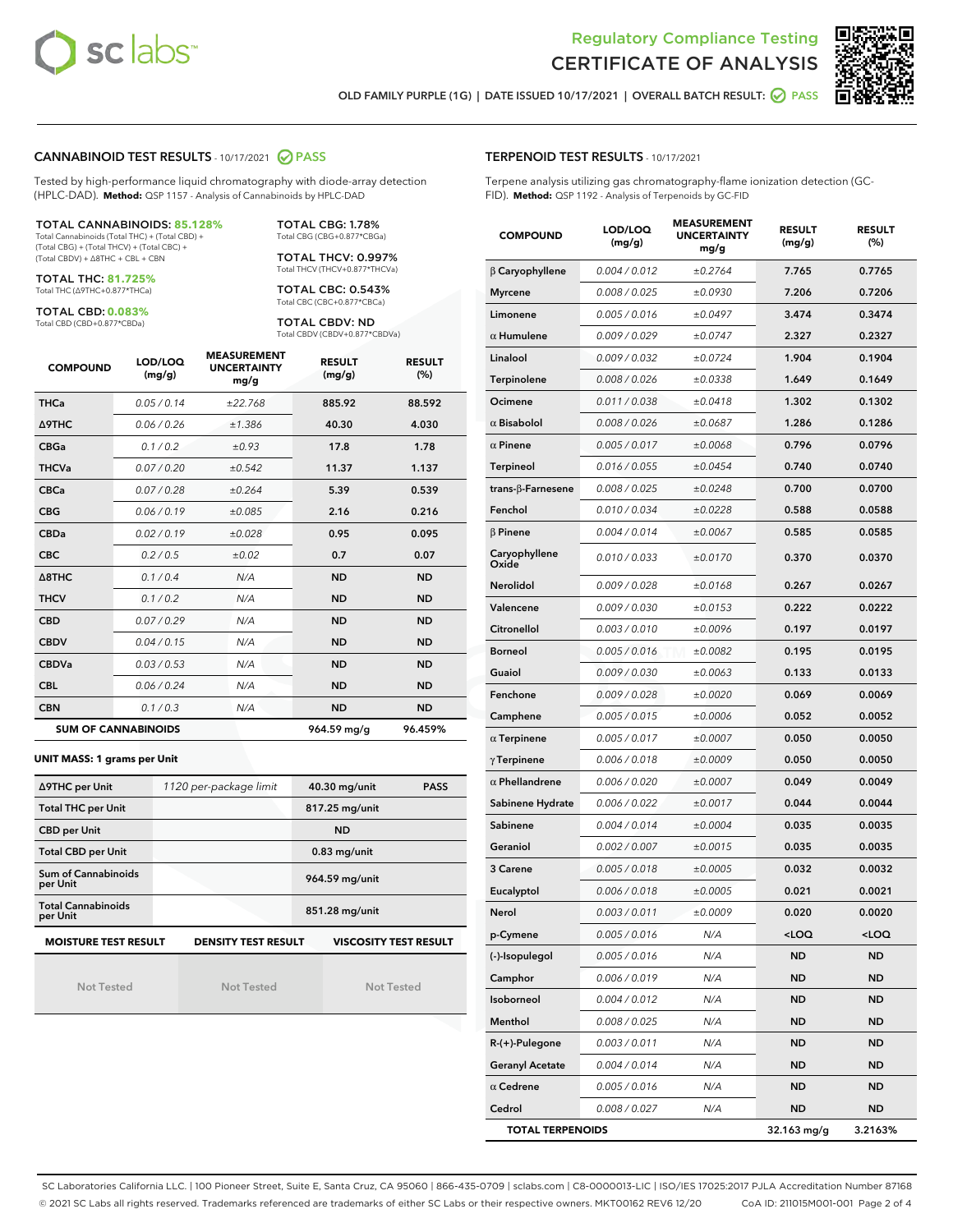



OLD FAMILY PURPLE (1G) | DATE ISSUED 10/17/2021 | OVERALL BATCH RESULT: @ PASS

#### CATEGORY 1 PESTICIDE TEST RESULTS - 10/17/2021 @ PASS

Pesticide and plant growth regulator analysis utilizing high-performance liquid chromatography-mass spectrometry (HPLC-MS) or gas chromatography-mass spectrometry (GC-MS). \*GC-MS utilized where indicated. **Method:** QSP 1212 - Analysis of Pesticides and Mycotoxins by LC-MS or QSP 1213 - Analysis of Pesticides by GC-MS

| <b>Aldicarb</b><br>0.03 / 0.08<br><b>ND</b><br>$\ge$ LOD<br>N/A<br><b>PASS</b><br>Carbofuran<br>0.02/0.05<br>$\ge$ LOD<br>N/A<br><b>ND</b><br><b>PASS</b><br>Chlordane*<br>0.03 / 0.08<br><b>ND</b><br>$>$ LOD<br>N/A<br><b>PASS</b><br>0.03/0.10<br><b>ND</b><br><b>PASS</b><br>Chlorfenapyr*<br>$\ge$ LOD<br>N/A<br>0.02 / 0.06<br>N/A<br><b>ND</b><br><b>PASS</b><br>Chlorpyrifos<br>$\ge$ LOD<br>0.02 / 0.07<br>N/A<br><b>ND</b><br><b>PASS</b><br>Coumaphos<br>$>$ LOD<br>Daminozide<br>0.02 / 0.07<br>$\ge$ LOD<br>N/A<br><b>ND</b><br><b>PASS</b><br><b>DDVP</b><br>0.03/0.09<br>$\ge$ LOD<br>N/A<br><b>ND</b><br><b>PASS</b><br>(Dichlorvos)<br>Dimethoate<br><b>ND</b><br><b>PASS</b><br>0.03/0.08<br>$>$ LOD<br>N/A<br>0.03/0.10<br>Ethoprop(hos)<br>$\ge$ LOD<br>N/A<br><b>ND</b><br><b>PASS</b><br>0.02/0.06<br>$\ge$ LOD<br>N/A<br><b>ND</b><br><b>PASS</b><br>Etofenprox<br>Fenoxycarb<br>0.03/0.08<br>$>$ LOD<br>N/A<br><b>ND</b><br><b>PASS</b><br>0.03/0.08<br><b>ND</b><br><b>PASS</b><br>Fipronil<br>$\ge$ LOD<br>N/A<br>Imazalil<br>0.02 / 0.06<br>$>$ LOD<br>N/A<br><b>ND</b><br><b>PASS</b><br>0.02 / 0.07<br>Methiocarb<br>N/A<br><b>ND</b><br>$>$ LOD<br><b>PASS</b><br>Methyl<br>0.03/0.10<br>$\ge$ LOD<br>N/A<br><b>ND</b><br><b>PASS</b><br>parathion<br>0.03/0.09<br>$\ge$ LOD<br>N/A<br><b>ND</b><br><b>PASS</b><br><b>Mevinphos</b><br>Paclobutrazol<br>0.02 / 0.05<br>$\ge$ LOD<br>N/A<br><b>ND</b><br><b>PASS</b><br>0.03/0.09<br>N/A<br>$\ge$ LOD<br><b>ND</b><br><b>PASS</b><br>Propoxur<br>0.03/0.08<br><b>ND</b><br><b>PASS</b><br>Spiroxamine<br>$\ge$ LOD<br>N/A<br><b>PASS</b><br>Thiacloprid<br>0.03/0.10<br>$\ge$ LOD<br>N/A<br><b>ND</b> | <b>COMPOUND</b> | LOD/LOQ<br>$(\mu g/g)$ | <b>ACTION</b><br>LIMIT<br>$(\mu g/g)$ | <b>MEASUREMENT</b><br><b>UNCERTAINTY</b><br>$\mu$ g/g | <b>RESULT</b><br>$(\mu g/g)$ | <b>RESULT</b> |
|------------------------------------------------------------------------------------------------------------------------------------------------------------------------------------------------------------------------------------------------------------------------------------------------------------------------------------------------------------------------------------------------------------------------------------------------------------------------------------------------------------------------------------------------------------------------------------------------------------------------------------------------------------------------------------------------------------------------------------------------------------------------------------------------------------------------------------------------------------------------------------------------------------------------------------------------------------------------------------------------------------------------------------------------------------------------------------------------------------------------------------------------------------------------------------------------------------------------------------------------------------------------------------------------------------------------------------------------------------------------------------------------------------------------------------------------------------------------------------------------------------------------------------------------------------------------------------------------------------------------------------------------------------------------------------|-----------------|------------------------|---------------------------------------|-------------------------------------------------------|------------------------------|---------------|
|                                                                                                                                                                                                                                                                                                                                                                                                                                                                                                                                                                                                                                                                                                                                                                                                                                                                                                                                                                                                                                                                                                                                                                                                                                                                                                                                                                                                                                                                                                                                                                                                                                                                                    |                 |                        |                                       |                                                       |                              |               |
|                                                                                                                                                                                                                                                                                                                                                                                                                                                                                                                                                                                                                                                                                                                                                                                                                                                                                                                                                                                                                                                                                                                                                                                                                                                                                                                                                                                                                                                                                                                                                                                                                                                                                    |                 |                        |                                       |                                                       |                              |               |
|                                                                                                                                                                                                                                                                                                                                                                                                                                                                                                                                                                                                                                                                                                                                                                                                                                                                                                                                                                                                                                                                                                                                                                                                                                                                                                                                                                                                                                                                                                                                                                                                                                                                                    |                 |                        |                                       |                                                       |                              |               |
|                                                                                                                                                                                                                                                                                                                                                                                                                                                                                                                                                                                                                                                                                                                                                                                                                                                                                                                                                                                                                                                                                                                                                                                                                                                                                                                                                                                                                                                                                                                                                                                                                                                                                    |                 |                        |                                       |                                                       |                              |               |
|                                                                                                                                                                                                                                                                                                                                                                                                                                                                                                                                                                                                                                                                                                                                                                                                                                                                                                                                                                                                                                                                                                                                                                                                                                                                                                                                                                                                                                                                                                                                                                                                                                                                                    |                 |                        |                                       |                                                       |                              |               |
|                                                                                                                                                                                                                                                                                                                                                                                                                                                                                                                                                                                                                                                                                                                                                                                                                                                                                                                                                                                                                                                                                                                                                                                                                                                                                                                                                                                                                                                                                                                                                                                                                                                                                    |                 |                        |                                       |                                                       |                              |               |
|                                                                                                                                                                                                                                                                                                                                                                                                                                                                                                                                                                                                                                                                                                                                                                                                                                                                                                                                                                                                                                                                                                                                                                                                                                                                                                                                                                                                                                                                                                                                                                                                                                                                                    |                 |                        |                                       |                                                       |                              |               |
|                                                                                                                                                                                                                                                                                                                                                                                                                                                                                                                                                                                                                                                                                                                                                                                                                                                                                                                                                                                                                                                                                                                                                                                                                                                                                                                                                                                                                                                                                                                                                                                                                                                                                    |                 |                        |                                       |                                                       |                              |               |
|                                                                                                                                                                                                                                                                                                                                                                                                                                                                                                                                                                                                                                                                                                                                                                                                                                                                                                                                                                                                                                                                                                                                                                                                                                                                                                                                                                                                                                                                                                                                                                                                                                                                                    |                 |                        |                                       |                                                       |                              |               |
|                                                                                                                                                                                                                                                                                                                                                                                                                                                                                                                                                                                                                                                                                                                                                                                                                                                                                                                                                                                                                                                                                                                                                                                                                                                                                                                                                                                                                                                                                                                                                                                                                                                                                    |                 |                        |                                       |                                                       |                              |               |
|                                                                                                                                                                                                                                                                                                                                                                                                                                                                                                                                                                                                                                                                                                                                                                                                                                                                                                                                                                                                                                                                                                                                                                                                                                                                                                                                                                                                                                                                                                                                                                                                                                                                                    |                 |                        |                                       |                                                       |                              |               |
|                                                                                                                                                                                                                                                                                                                                                                                                                                                                                                                                                                                                                                                                                                                                                                                                                                                                                                                                                                                                                                                                                                                                                                                                                                                                                                                                                                                                                                                                                                                                                                                                                                                                                    |                 |                        |                                       |                                                       |                              |               |
|                                                                                                                                                                                                                                                                                                                                                                                                                                                                                                                                                                                                                                                                                                                                                                                                                                                                                                                                                                                                                                                                                                                                                                                                                                                                                                                                                                                                                                                                                                                                                                                                                                                                                    |                 |                        |                                       |                                                       |                              |               |
|                                                                                                                                                                                                                                                                                                                                                                                                                                                                                                                                                                                                                                                                                                                                                                                                                                                                                                                                                                                                                                                                                                                                                                                                                                                                                                                                                                                                                                                                                                                                                                                                                                                                                    |                 |                        |                                       |                                                       |                              |               |
|                                                                                                                                                                                                                                                                                                                                                                                                                                                                                                                                                                                                                                                                                                                                                                                                                                                                                                                                                                                                                                                                                                                                                                                                                                                                                                                                                                                                                                                                                                                                                                                                                                                                                    |                 |                        |                                       |                                                       |                              |               |
|                                                                                                                                                                                                                                                                                                                                                                                                                                                                                                                                                                                                                                                                                                                                                                                                                                                                                                                                                                                                                                                                                                                                                                                                                                                                                                                                                                                                                                                                                                                                                                                                                                                                                    |                 |                        |                                       |                                                       |                              |               |
|                                                                                                                                                                                                                                                                                                                                                                                                                                                                                                                                                                                                                                                                                                                                                                                                                                                                                                                                                                                                                                                                                                                                                                                                                                                                                                                                                                                                                                                                                                                                                                                                                                                                                    |                 |                        |                                       |                                                       |                              |               |
|                                                                                                                                                                                                                                                                                                                                                                                                                                                                                                                                                                                                                                                                                                                                                                                                                                                                                                                                                                                                                                                                                                                                                                                                                                                                                                                                                                                                                                                                                                                                                                                                                                                                                    |                 |                        |                                       |                                                       |                              |               |
|                                                                                                                                                                                                                                                                                                                                                                                                                                                                                                                                                                                                                                                                                                                                                                                                                                                                                                                                                                                                                                                                                                                                                                                                                                                                                                                                                                                                                                                                                                                                                                                                                                                                                    |                 |                        |                                       |                                                       |                              |               |
|                                                                                                                                                                                                                                                                                                                                                                                                                                                                                                                                                                                                                                                                                                                                                                                                                                                                                                                                                                                                                                                                                                                                                                                                                                                                                                                                                                                                                                                                                                                                                                                                                                                                                    |                 |                        |                                       |                                                       |                              |               |
|                                                                                                                                                                                                                                                                                                                                                                                                                                                                                                                                                                                                                                                                                                                                                                                                                                                                                                                                                                                                                                                                                                                                                                                                                                                                                                                                                                                                                                                                                                                                                                                                                                                                                    |                 |                        |                                       |                                                       |                              |               |

#### CATEGORY 2 PESTICIDE TEST RESULTS - 10/17/2021 @ PASS

| <b>COMPOUND</b>          | LOD/LOQ<br>$(\mu g/g)$ | <b>ACTION</b><br><b>LIMIT</b><br>$(\mu g/g)$ | <b>MEASUREMENT</b><br><b>UNCERTAINTY</b><br>$\mu$ g/g | <b>RESULT</b><br>$(\mu g/g)$ | <b>RESULT</b> |
|--------------------------|------------------------|----------------------------------------------|-------------------------------------------------------|------------------------------|---------------|
| Abamectin                | 0.03/0.10              | 0.1                                          | N/A                                                   | <b>ND</b>                    | <b>PASS</b>   |
| Acephate                 | 0.02/0.07              | 0.1                                          | N/A                                                   | <b>ND</b>                    | <b>PASS</b>   |
| Acequinocyl              | 0.02/0.07              | 0.1                                          | N/A                                                   | <b>ND</b>                    | <b>PASS</b>   |
| Acetamiprid              | 0.02/0.05              | 0.1                                          | N/A                                                   | <b>ND</b>                    | <b>PASS</b>   |
| Azoxystrobin             | 0.02/0.07              | 0.1                                          | N/A                                                   | <b>ND</b>                    | <b>PASS</b>   |
| <b>Bifenazate</b>        | 0.01/0.04              | 0.1                                          | N/A                                                   | <b>ND</b>                    | <b>PASS</b>   |
| <b>Bifenthrin</b>        | 0.02 / 0.05            | 3                                            | N/A                                                   | <b>ND</b>                    | <b>PASS</b>   |
| <b>Boscalid</b>          | 0.03/0.09              | 0.1                                          | N/A                                                   | <b>ND</b>                    | <b>PASS</b>   |
| Captan                   | 0.19/0.57              | 0.7                                          | N/A                                                   | <b>ND</b>                    | <b>PASS</b>   |
| Carbaryl                 | 0.02/0.06              | 0.5                                          | N/A                                                   | <b>ND</b>                    | <b>PASS</b>   |
| Chlorantranilip-<br>role | 0.04/0.12              | 10                                           | N/A                                                   | <b>ND</b>                    | <b>PASS</b>   |
| Clofentezine             | 0.03/0.09              | 0.1                                          | N/A                                                   | <b>ND</b>                    | <b>PASS</b>   |

#### CATEGORY 2 PESTICIDE TEST RESULTS - 10/17/2021 continued

| <b>COMPOUND</b>               | LOD/LOQ<br>(µg/g) | <b>ACTION</b><br>LIMIT<br>$(\mu g/g)$ | <b>MEASUREMENT</b><br><b>UNCERTAINTY</b><br>µg/g | <b>RESULT</b><br>(µg/g) | <b>RESULT</b> |
|-------------------------------|-------------------|---------------------------------------|--------------------------------------------------|-------------------------|---------------|
| Cyfluthrin                    | 0.12 / 0.38       | $\overline{c}$                        | N/A                                              | ND                      | <b>PASS</b>   |
| Cypermethrin                  | 0.11 / 0.32       | $\mathcal{I}$                         | N/A                                              | ND                      | PASS          |
| <b>Diazinon</b>               | 0.02 / 0.05       | 0.1                                   | N/A                                              | <b>ND</b>               | <b>PASS</b>   |
| Dimethomorph                  | 0.03 / 0.09       | 2                                     | N/A                                              | ND                      | PASS          |
| Etoxazole                     | 0.02 / 0.06       | 0.1                                   | N/A                                              | ND                      | <b>PASS</b>   |
| Fenhexamid                    | 0.03 / 0.09       | 0.1                                   | N/A                                              | ND                      | <b>PASS</b>   |
| Fenpyroximate                 | 0.02 / 0.06       | 0.1                                   | N/A                                              | <b>ND</b>               | <b>PASS</b>   |
| Flonicamid                    | 0.03 / 0.10       | 0.1                                   | N/A                                              | ND                      | <b>PASS</b>   |
| Fludioxonil                   | 0.03 / 0.10       | 0.1                                   | N/A                                              | ND                      | <b>PASS</b>   |
| Hexythiazox                   | 0.02 / 0.07       | 0.1                                   | N/A                                              | ND                      | <b>PASS</b>   |
| Imidacloprid                  | 0.04 / 0.11       | 5                                     | N/A                                              | ND                      | <b>PASS</b>   |
| Kresoxim-methyl               | 0.02 / 0.07       | 0.1                                   | N/A                                              | ND                      | <b>PASS</b>   |
| Malathion                     | 0.03 / 0.09       | 0.5                                   | N/A                                              | ND                      | <b>PASS</b>   |
| Metalaxyl                     | 0.02 / 0.07       | $\overline{c}$                        | N/A                                              | ND                      | <b>PASS</b>   |
| Methomyl                      | 0.03 / 0.10       | $\mathbf{1}$                          | N/A                                              | ND                      | <b>PASS</b>   |
| Myclobutanil                  | 0.03 / 0.09       | 0.1                                   | N/A                                              | <b>ND</b>               | <b>PASS</b>   |
| Naled                         | 0.02 / 0.07       | 0.1                                   | N/A                                              | ND                      | <b>PASS</b>   |
| Oxamyl                        | 0.04 / 0.11       | 0.5                                   | N/A                                              | ND                      | PASS          |
| Pentachloronitro-<br>benzene* | 0.03 / 0.09       | 0.1                                   | N/A                                              | ND                      | <b>PASS</b>   |
| Permethrin                    | 0.04 / 0.12       | 0.5                                   | N/A                                              | ND                      | <b>PASS</b>   |
| Phosmet                       | 0.03 / 0.10       | 0.1                                   | N/A                                              | ND                      | <b>PASS</b>   |
| Piperonylbu-<br>toxide        | 0.02 / 0.07       | 3                                     | N/A                                              | <b>ND</b>               | <b>PASS</b>   |
| Prallethrin                   | 0.03 / 0.08       | 0.1                                   | N/A                                              | ND                      | <b>PASS</b>   |
| Propiconazole                 | 0.02 / 0.07       | 0.1                                   | N/A                                              | <b>ND</b>               | <b>PASS</b>   |
| Pyrethrins                    | 0.04 / 0.12       | 0.5                                   | N/A                                              | ND                      | PASS          |
| Pyridaben                     | 0.02 / 0.07       | 0.1                                   | N/A                                              | <b>ND</b>               | <b>PASS</b>   |
| Spinetoram                    | 0.02 / 0.07       | 0.1                                   | N/A                                              | ND                      | <b>PASS</b>   |
| Spinosad                      | 0.02 / 0.07       | 0.1                                   | N/A                                              | ND                      | PASS          |
| Spiromesifen                  | 0.02 / 0.05       | 0.1                                   | N/A                                              | <b>ND</b>               | <b>PASS</b>   |
| Spirotetramat                 | 0.02 / 0.06       | 0.1                                   | N/A                                              | ND                      | <b>PASS</b>   |
| Tebuconazole                  | 0.02 / 0.07       | 0.1                                   | N/A                                              | ND                      | <b>PASS</b>   |
| Thiamethoxam                  | 0.03 / 0.10       | 5                                     | N/A                                              | <b>ND</b>               | <b>PASS</b>   |
| Trifloxystrobin               | 0.03 / 0.08       | 0.1                                   | N/A                                              | <b>ND</b>               | <b>PASS</b>   |

SC Laboratories California LLC. | 100 Pioneer Street, Suite E, Santa Cruz, CA 95060 | 866-435-0709 | sclabs.com | C8-0000013-LIC | ISO/IES 17025:2017 PJLA Accreditation Number 87168 © 2021 SC Labs all rights reserved. Trademarks referenced are trademarks of either SC Labs or their respective owners. MKT00162 REV6 12/20 CoA ID: 211015M001-001 Page 3 of 4